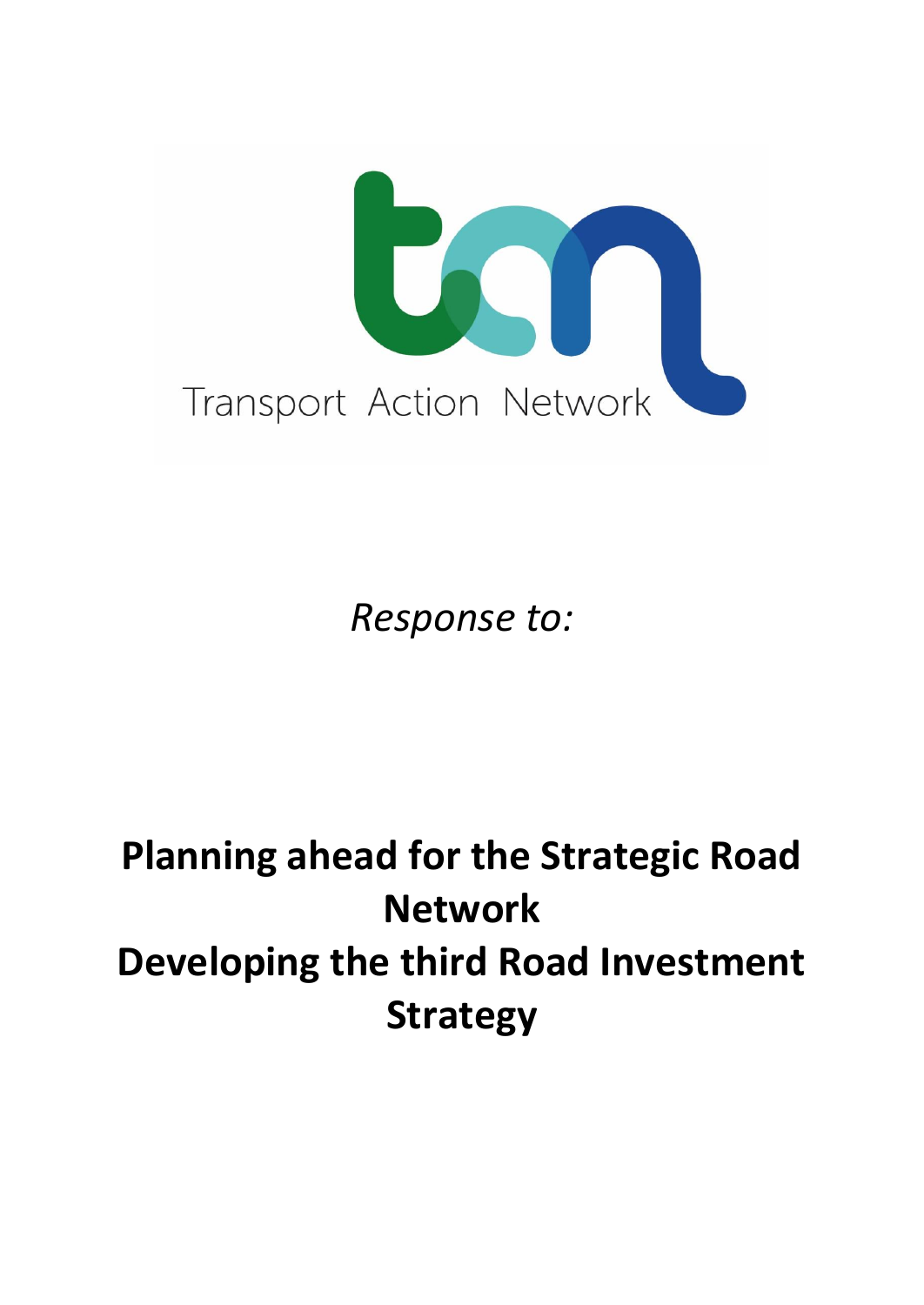## **1 Introduction**

- 1.1 Transport Action Network welcomes the opportunity to provide feedback on the DfT's *Planning ahead for the Strategic Road Network: Developing the third Road Investment Strategy* policy paper which outlines the six provisional objectives for the third Road Investment Strategy (RIS3). However, we are concerned that we discovered this document by chance as it has not been circulated widely nor has there been any formal consultation on it. This is despite the objective-setting being a key stage to seek input on as it will define how RIS3 is taken forward.
- 1.2 Indeed, while we are pleased that the six objectives contained within the paper are described as "provisional", the lack of awareness of this document and absence of a formal consultation on it could result in few responses. So, while the document states that the objectives will be reviewed after feedback, in the absence of many responses we are concerned that the objectives will be taken forward largely unaltered. This is of serious concern as we believe that the whole approach to RIS3 needs to be refocussed to be compatible with the Government's legal obligations to reduce carbon emissions quickly enough and to support more strongly other Government objectives.

### **2 Headline Issues**

- 2.1 Our headline points about RIS3 are:
	- 1. Its budget should be significantly smaller than RIS2
	- 2. There should be a moratorium on road capacity expansion and a review of all road building proposals against climate change and mode shift objectives
	- 3. Maintenance and renewal should be its primary focus
	- 4. Safety should be a bigger priority and have more targeted interventions on the most dangerous roads on the SRN
	- 5. Designated funds should be significantly expanded to address historic issues such as community severance, poor active travel and public transport provision and environmental pollution
	- 6. It should fund off network improvements in sustainable transport to reduce pressure on the SRN and the surrounding road network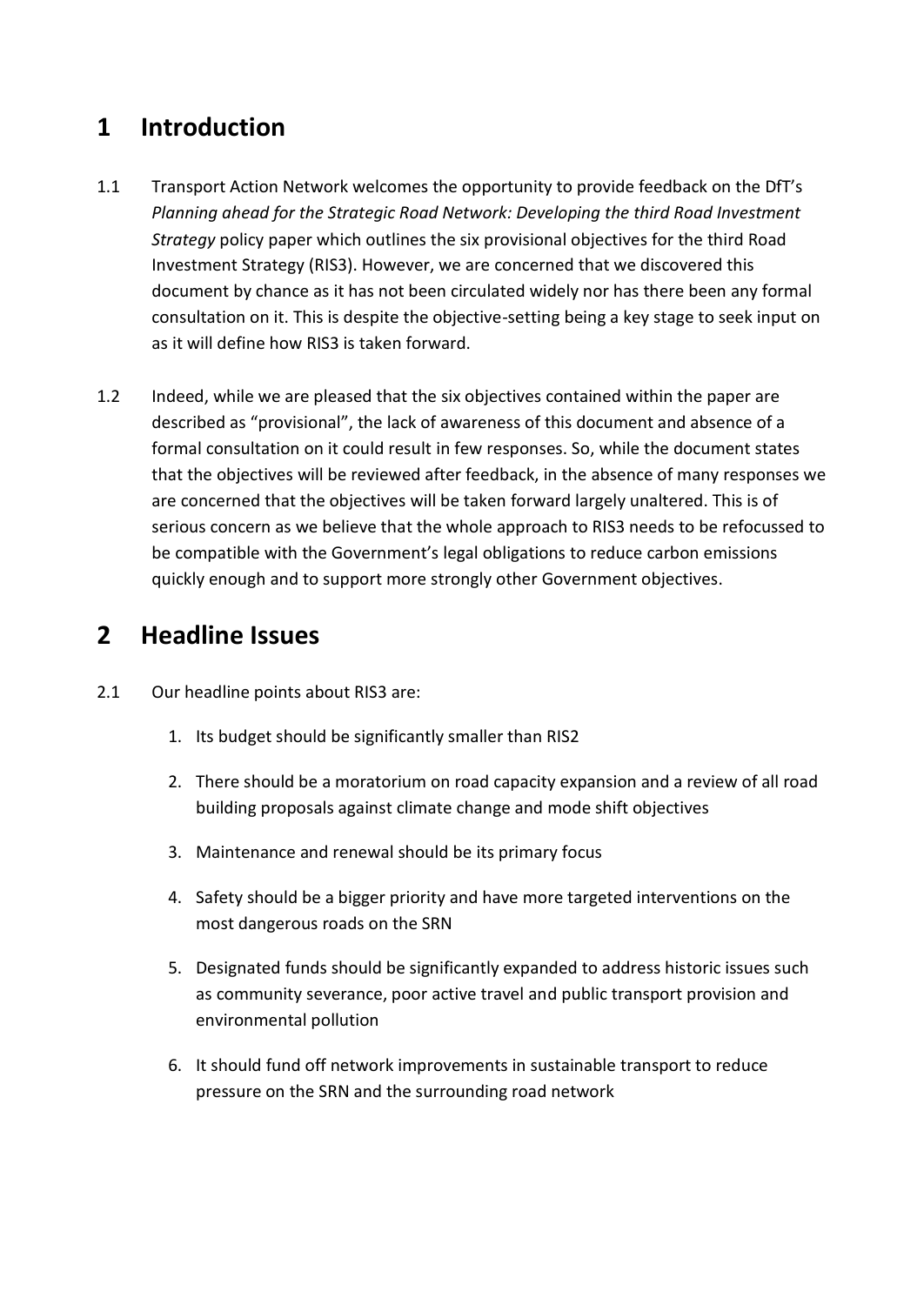## **3 Need for a new strategic approach**

#### **3.1 Tackling the climate emergency**

- 3.1.1 The policy paper is in danger of perpetuating a "business as usual" approach to the strategic roads network (SRN), following the same predict and provide model that was adopted in RIS1 and RIS2. This has failed us for decades, with road transport carbon emissions failing to decline by any significant extent since 1990. The DfT needs a completely different approach for RIS3 if it is to reduce road transport emissions quickly enough.
- 3.1.2 Despite the DfT recognising the need to reduce traffic to tackle climate change in its Transport Decarbonisation Plan (TDP)<sup>1</sup>, the RIS3 policy paper appears stuck in the past, and destined to repeat the same mistakes as RIS1 and RIS2. It proposes to carry forward old schemes from RIS2 and to continue the futile attempt to build our way out of congestion. This is becoming increasingly untenable.
- 3.1.3 Planning RIS3 presents the opportunity to acknowledge this and to reboot outdated thinking and reframe the Road Investment Strategy as a key instrument to tackle the climate emergency. It is also vital that RIS3 reflects the priorities of the public which is for most investment to be prioritised for maintenance over new road capacity.
- 3.1.4 The Department for Transport should follow the lead of the Welsh Government, and accept the recommendations of the Climate Change Committee (CCC) to adopt a completely new approach to setting its Road Investment Strategy. In the joint recommendations in its 2021 Progress Report to Parliament<sup>2</sup>, the CCC recommended that:

"*Decisions on investment in roads should be contingent on analysis justifying how they contribute to the UK's pathway to Net Zero. This analysis should demonstrate that the proposals would not lead to increases in overall emissions*."

3.1.5 This recommendation from the CCC (that schemes will only be included contingent on evidence they will reduce emissions) should be included in the Performance Specifications for RIS3, to demonstrate how the RIS **reduces** traffic and carbon emissions. The DfT should use this objective setting phase of RIS3 development to clearly state that reducing carbon emissions from transport is an overriding objective, and the inclusion of a scheme in RIS3 should be contingent on its ability to reduce carbon emissions faster than would otherwise happen.

<sup>&</sup>lt;sup>1</sup> Ministerial Foreword to **Decarbonising Transport: Setting the Challenge – DfT**, March 2020

<sup>&</sup>lt;sup>2</sup> Page 20, [Joint Recommendations,](https://www.theccc.org.uk/wp-content/uploads/2021/06/CCC-Joint-Recommendations-2021-Report-to-Parliament.pdf) 2021 Report to Parliament – Climate Change Committee, June 2021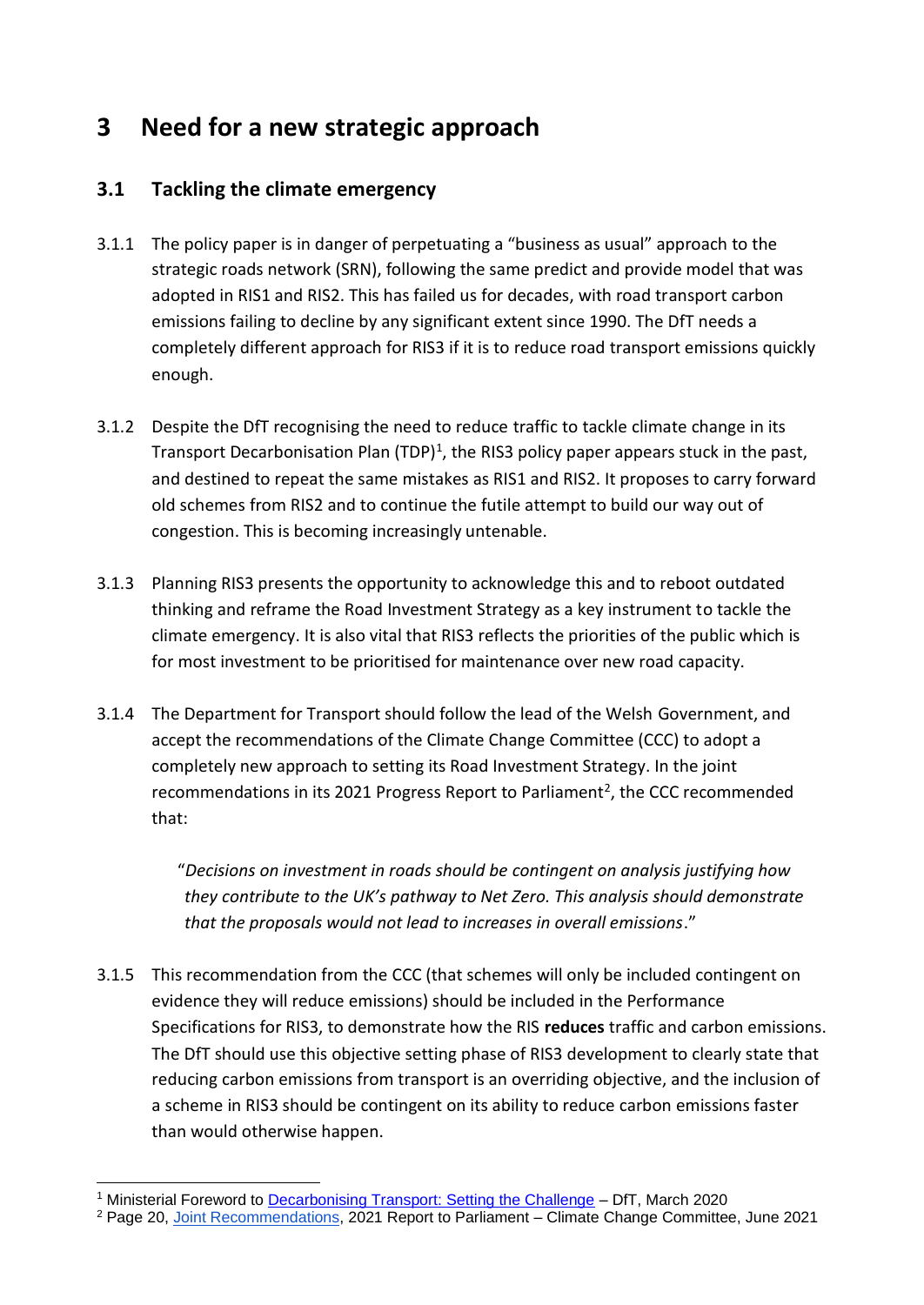- 3.1.6 The Welsh Government has suspended its roads programme and initiated an independent review<sup>3</sup> of how each scheme helps to deliver its objective to reduce carbon emissions and encourage modal shift. This independent review is expected to conclude in Summer 2022. The DfT should likewise use RIS3 as an opportunity to reorient its investment decisions around its decarbonisation objectives.
- 3.1.7 The policy paper currently says that any RIS2 schemes that have not yet completed construction will be automatically included in RIS3 "*without additional assessment in the RIS-setting process*". While this might be reasonable for schemes where construction has already started it is totally inappropriate for schemes where construction has not begun. There is no justification for the proposed approach which again tries to sidestep proper scrutiny of the roads programme, which at no time has been properly assessed for netzero or the UK's Nationally Determined Contribution of a 68% reduction in 1990 emissions by 2030. The entire programme being considered for RIS3 (whether carried over from RIS2, or new schemes) must be assessed altogether within a Strategic Environmental Assessment as required by the Infrastructure Act 2015 and the Strategic Environmental Assessment Directive. They should also have their business cases reassessed in light of the new carbon pricing that now forms part of the TAG data book that was updated recently<sup>4</sup>.

#### **3.2 Traffic reduction at the heart of RIS3**

- 3.2.1 The Centre for Research into Energy Demand Solutions (CREDS)<sup>5</sup>, estimates that a 30-50% reduction in total car mileage is needed by 2030, relative to 2020, is required to enable the UK to meet its carbon targets. A Green Alliance report<sup>6</sup> estimates that traffic reduction of 20 – 27% will be required if there is not a fast uptake of battery electric vehicles. Even if there is a fast uptake as contained in the CCC's balanced pathway, it is worth noting that this scenario is also reliant on some demand management measures.
- 3.2.2 Research by Transport for Quality of Life<sup>7</sup> also points to the same conclusion, saying that 20%-60% traffic reduction will be needed to meet climate targets, depending on the take up of electric vehicles. All the available research concludes that traffic reduction will inevitably be needed to meet our demanding climate targets, but this will be undermined with increases in capacity. Planning and building more roads to facilitate more traffic is driving us in the wrong direction.

<sup>6</sup> [Not going the extra mile: driving less to tackle climate change](https://green-alliance.org.uk/resources/Not_going_the_extra_mile.pdf) – Green Alliance, December 2021

<sup>&</sup>lt;sup>3</sup> [Roads Review](https://gov.wales/roads-review) - Welsh Government, September 2021

<sup>&</sup>lt;sup>4</sup> [TAG data book](https://www.gov.uk/government/publications/tag-data-book) – DfT, 29 November, 2021

<sup>&</sup>lt;sup>5</sup> [The role of energy demand reduction in achieving net-zero in the UK](https://www.creds.ac.uk/the-role-of-energy-demand-reduction-in-achieving-net-zero-in-the-uk/) - Centre for Research into Energy Demand Solutions (CREDS), October 2021

<sup>&</sup>lt;sup>7</sup> [More than electric cars,](http://www.transportforqualityoflife.com/u/files/1%20More%20than%20electric%20cars%20briefing.pdf) Transport for Quality of Life, 2018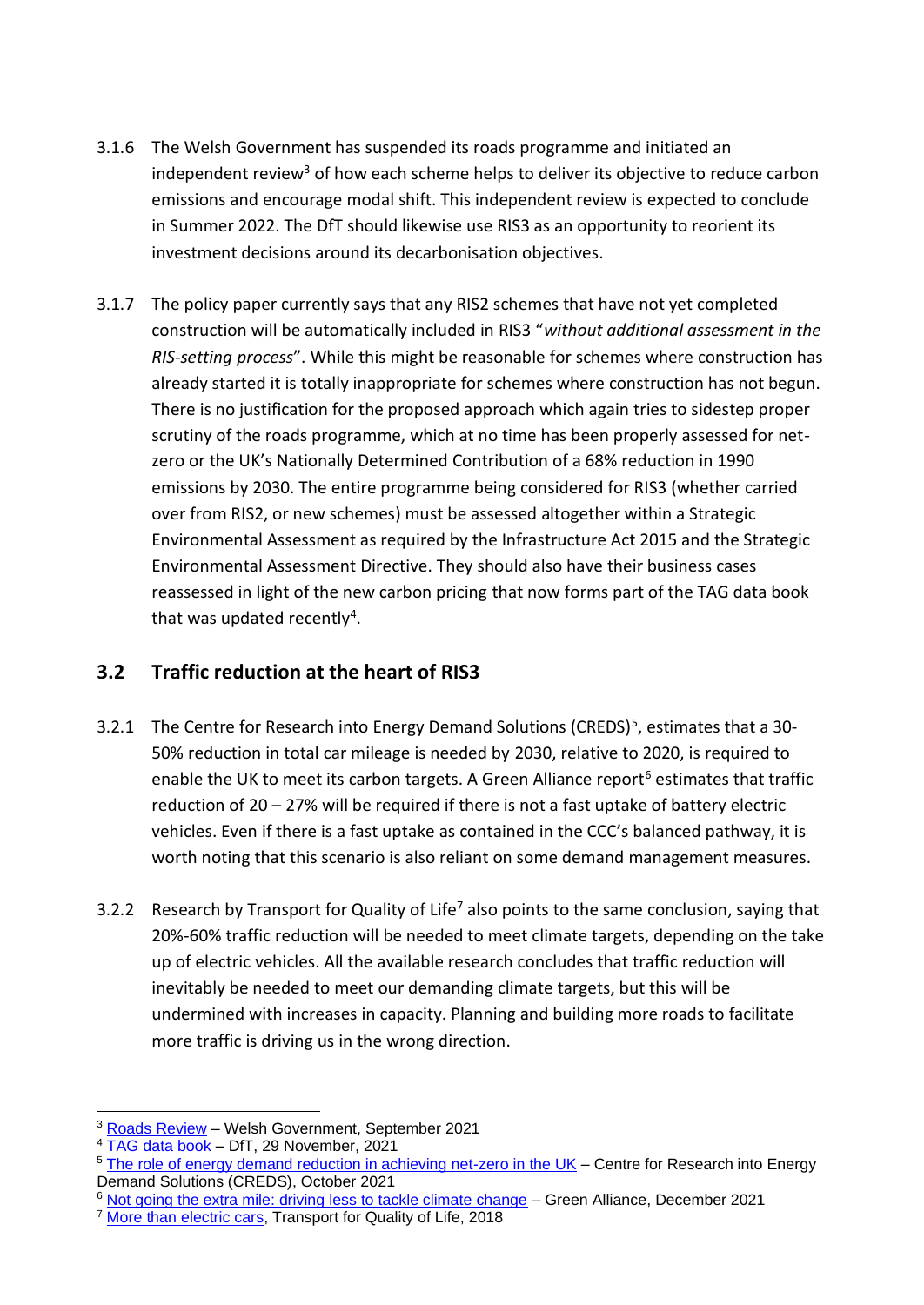3.2.3 We disagree that the Transport Decarbonisation Plan (TDP) sets a "credible and ambitious pathway to deliver transport's contribution to the five-year carbon budgets and meeting net zero by 2050". The TDP is strong on rhetoric, but weak on detailed implementation plans. In its assessment of the Government's Net Zero Strategy<sup>8</sup> the Climate Change Committee, while welcoming the TDP, expressed concerns in a number of areas, relevant to new infrastructure projects such as new roads in RIS3:

> *"The Government has not yet put forward plans for a Net Zero Test, as we had recommended, to ensure that all policy and planning decisions are consistent with the path to Net Zero. Such a test is still needed to avoid locking in high-carbon developments."*

#### 3.2.4 The CCC added:

*"There is less emphasis on consumer behaviour change than in the Committee's scenarios. The Government does not address the role of diets or limiting the growth of aviation demand in reducing emissions, while policies to reduce or reverse traffic growth are underdeveloped. These options must be explored further to minimise delivery risks from an increased reliance on technology and to unlock wider cobenefits for improved health, reduced congestion and increased well-being."*

- 3.2.5 National Highways' Net Zero Plan is simply a document that outlines its plan to cut its own corporate emissions (through its operations and the construction process), so would have limited impact. It is not a plan to deal with national emissions from transport. Offsetting construction emissions does not eliminate those emissions which would not happen without roadbuilding, and they must be accounted for.
- 3.2.6 Already, in 2022 the incongruence of pledging to reduce road transport carbon emissions whilst progressing with a £24bn RIS2 roads programme is becoming increasingly stark. By 2025, when the RIS3 period starts, this contradiction will be utterly untenable. It is vital DfT changes direction now.

#### **3.3 RIS3 must remove reliance on forecasted traffic growth**

3.3.1 The Road Traffic Forecasts (RTF) have not been updated since 2018 and should not be used to determine RIS3 priorities. Rather than use forecasts of ever increasing traffic as an excuse for more road expansion, RIS3 needs to move away from predict and provide. Instead, it must adopt a different vision and validate approach to provide a strategy and pathway to *reduce* traffic and carbon emissions, improve public health and safety.

<sup>&</sup>lt;sup>8</sup> Page 4, Executive Summary, [Independent Assessment: The](https://www.theccc.org.uk/publication/independent-assessment-the-uks-net-zero-strategy/) UK's Net Zero Strategy – CCC, October 2021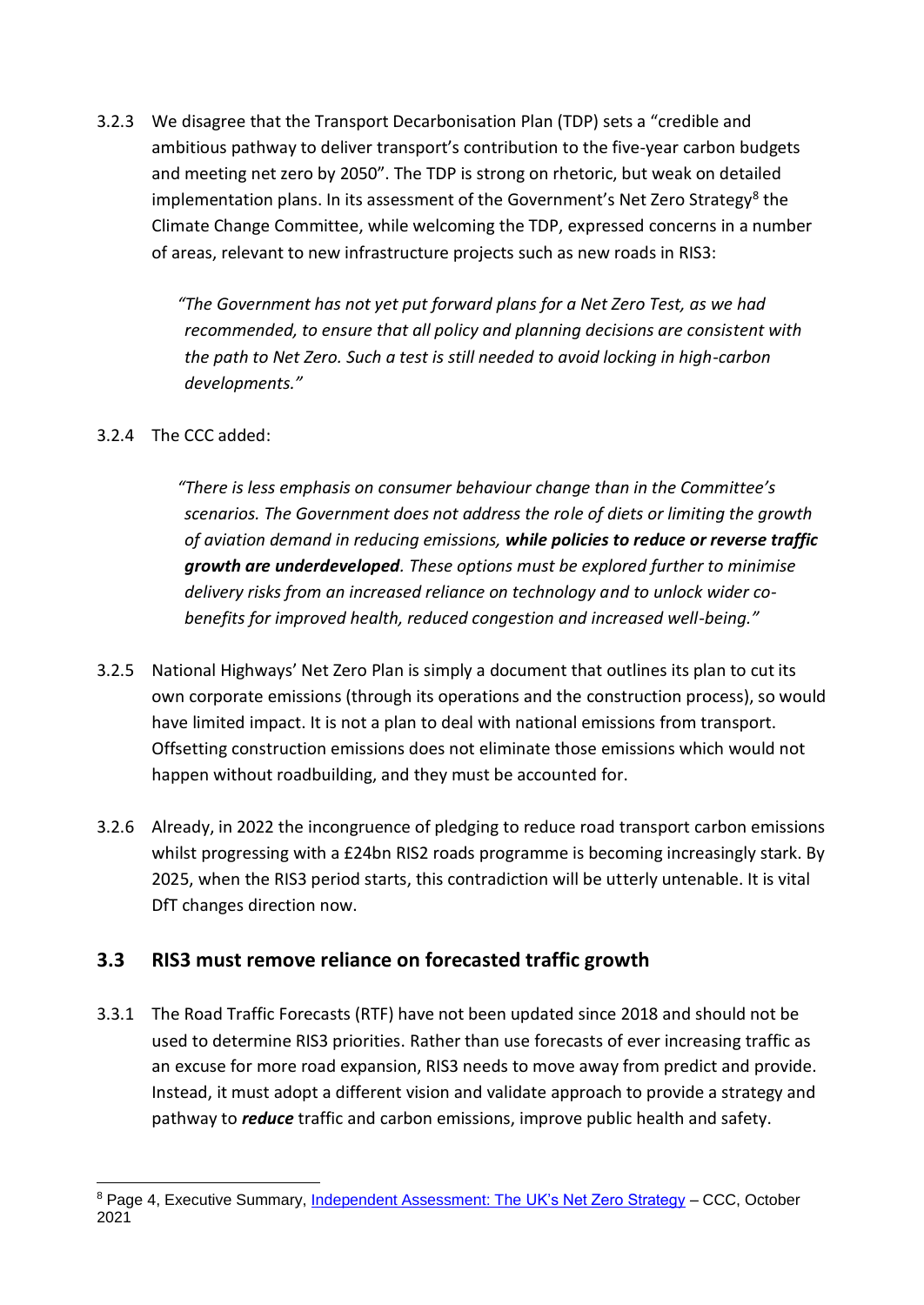## **4 Resetting funding priorities**

- 4.1 The Transport Focus study of Road users' priorities for improvement<sup>9</sup> which is referred to in the policy, makes it very clear that the vast majority of drivers (65%) want investment to go towards maintenance, not new roadbuilding. New roads were a low priority for all road users (22-27%) when asked what would improve journey times. This was the same response for the 2015 Transport Focus research for developing RIS2<sup>10</sup> where "improved quality of road surfaces on the SRN emerged from this research as the clear top priority for improvement for all drivers."
- 4.2 Despite this very clear response from Transport Focus, both RIS1 and RIS2 were completely dominated by capital enhancements, rather than maintenance and renewal.



<sup>&</sup>lt;sup>9</sup> [Road users' priorities for improvement](https://www.transportfocus.org.uk/publication/road-users-priorities-for-improvement/) – Transport Focus, August 2021

<sup>&</sup>lt;sup>10</sup> [Road users' priorities for the Road Investment Strategy, 2020-25](https://d3cez36w5wymxj.cloudfront.net/wp-content/uploads/2017/06/28081709/Road-users%E2%80%99-priorities-for-the-Road-Investment-Strategy-2020-25-FINAL.pdf) - Transport Focus, 2017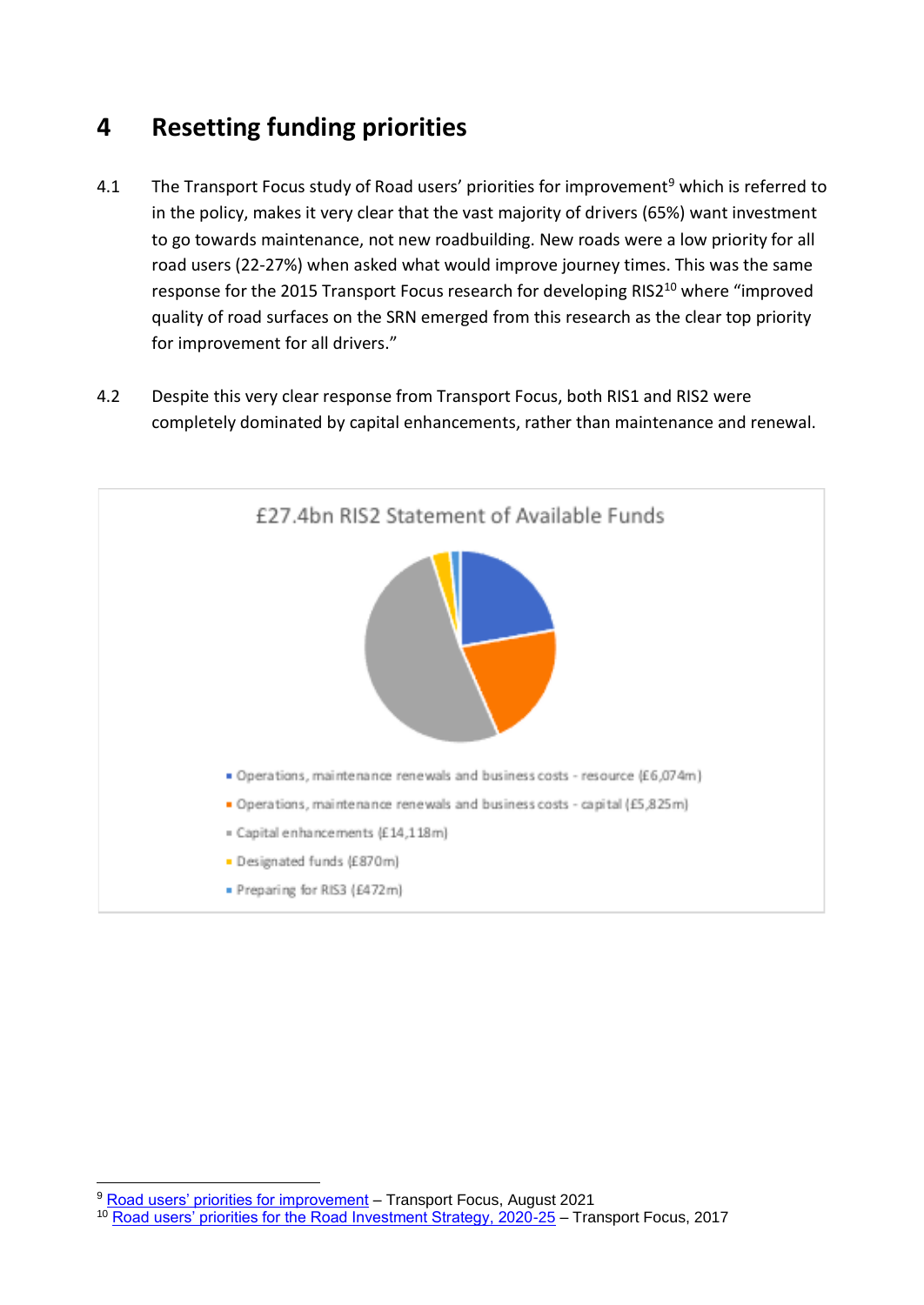

- 4.3 In 2020, 51.6% of RIS2 funds went to capital enhancements (new roads), whilst only 21.3% went towards the capital costs of renewal and maintenance. Meanwhile just under 2% of RIS2 funds were allocated for environmental improvements, noise reduction measures and cycle infrastructure out of the designated funds (from the Environment and Wellbeing Fund and the Users and Communities Fund).
- 4.4 This same imbalance was reflected in RIS1<sup>11</sup> with over 50% spent on capital enhancements, and a small proportion spent on designated funds. This must not be allowed to happen again. The Designated Funds must not be a token gesture, or risk being seen as 'greenwash' to cover the harm caused by the new road building.
- 4.5 The DfT also needs to live up to promises made for RIS1 that historic problems caused by the SRN would be addressed through designated funds. Despite some improvements, many issues remain across the network. Work has been slow with little openness as to the process for putting forward schemes for consideration or how they will be prioritised. Opportunities to make improvements have also been wasted when maintenance and renewal operations have been carried out.
- 4.6 The overall RIS3 budget should be significantly less than RIS2 given the urgent need to invest in sustainable transport measures that deliver modal shift and carbon reduction. In this context, there is no need for new capital for expansion of the network, saving much needed funding for use elsewhere.

<sup>11</sup> [Road Investment Strategy: for the 2015/16 –](https://assets.publishing.service.gov.uk/government/uploads/system/uploads/attachment_data/file/408514/ris-for-2015-16-road-period-web-version.pdf) 2019/20 Road Period – DfT, March 2015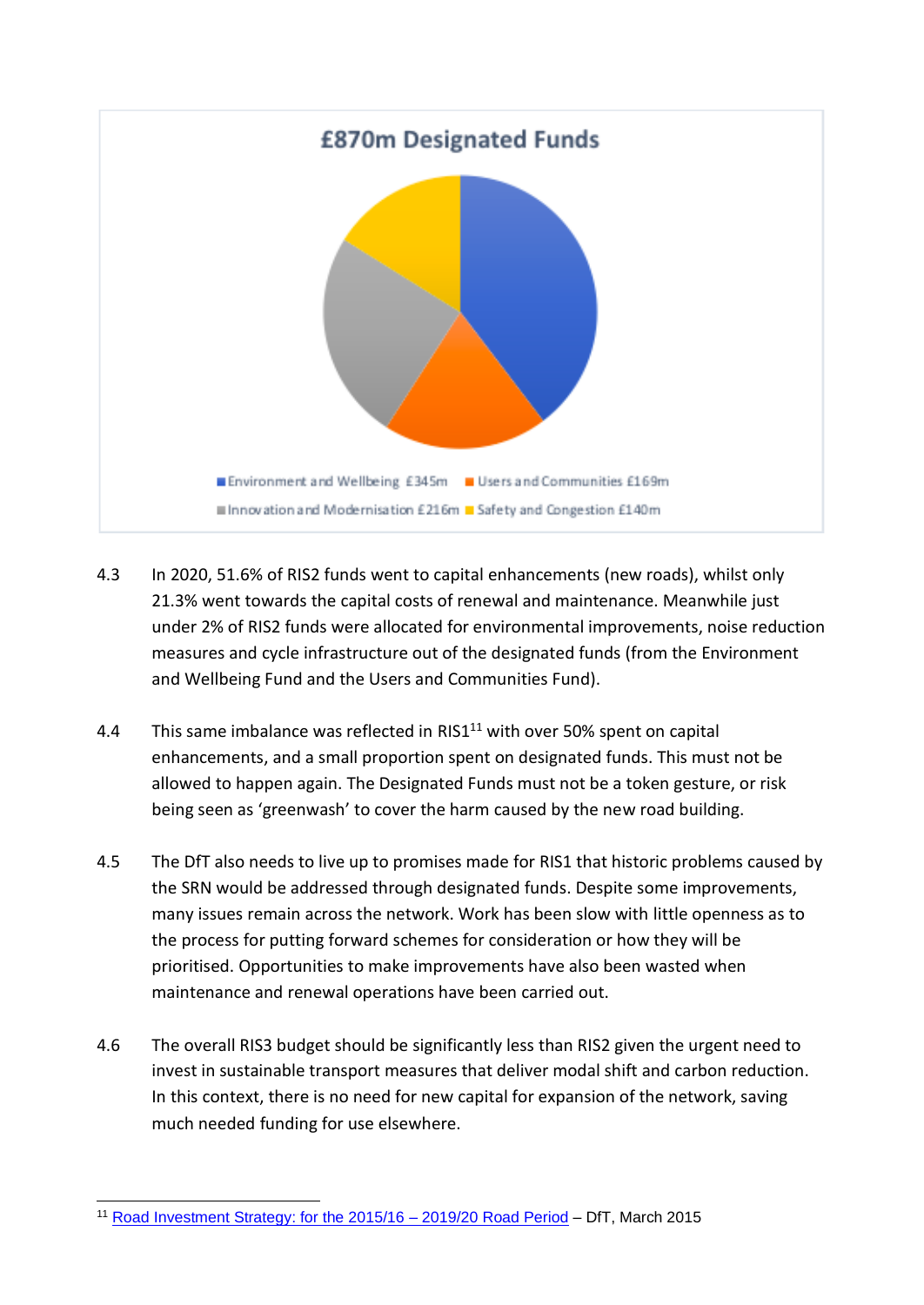## **5 Proposed objectives**

#### **5.1 Improving safety for all**

- 5.1.1 We believe that there needs to be a greater focus on improving safety on the network's most dangerous roads, especially for Non-Motorised Users (NMUs). This needs to be done in a way that rolls out rapid improvements without consuming vast resources through delivering large new roads with an increase in capacity. That not only undermines other objectives but significantly reduces the ability of National Highways to put itself on a Vision Zero pathway. Large new roads consume vast resources yet for the cost, deliver only modest improvements in safety, which often could be achieved far more cheaply in other ways.
- 5.1.2 Inclusion in RIS3 should be contingent on demonstrating a reduction in traffic and collisions without adding to capacity. Rather than rolling out more Smart Motorways in RIS3, which increase road capacity and carbon emissions, the emphasis should be on using technology and minor road layout changes to tackle safety on standard motorways and the more dangerous roads in the SRN.

#### **5.2 Improved environmental outcomes**

- 5.2.1 A step-change in improving environmental outcomes of RIS3 will only be achieved with a complete resetting of RIS3, as outlined above. The Road Investment Strategy can no longer be a strategy to facilitate ever-increasing traffic, but must be a plan to manage a rapid decline in traffic and road transport carbon emissions.
- 5.2.2 All schemes (including RIS2 schemes) should be assessed against their ability to reduce traffic and emissions. RIS3 should be consistent with the CCC recommendation that all investment decisions:

"*should be contingent on analysis justifying how they contribute to the UK's pathway to Net Zero. This analysis should demonstrate that the proposals would not lead to increases in overall emissions*".

5.2.3 Carbon emissions from the construction of new roads (embodied emissions) are not considered at this strategic level. Currently accounting responsibility for almost all of the embodied emissions rests with the Department for Business, Energy and Industrial Strategy (BEIS), rather than the Department for Transport (DfT). It is important that embodied carbon from construction of new roads is calculated and considered at this crucial developmental stage of preparing RIS3. This was a mistake made with RIS2 and should not be repeated with RIS3.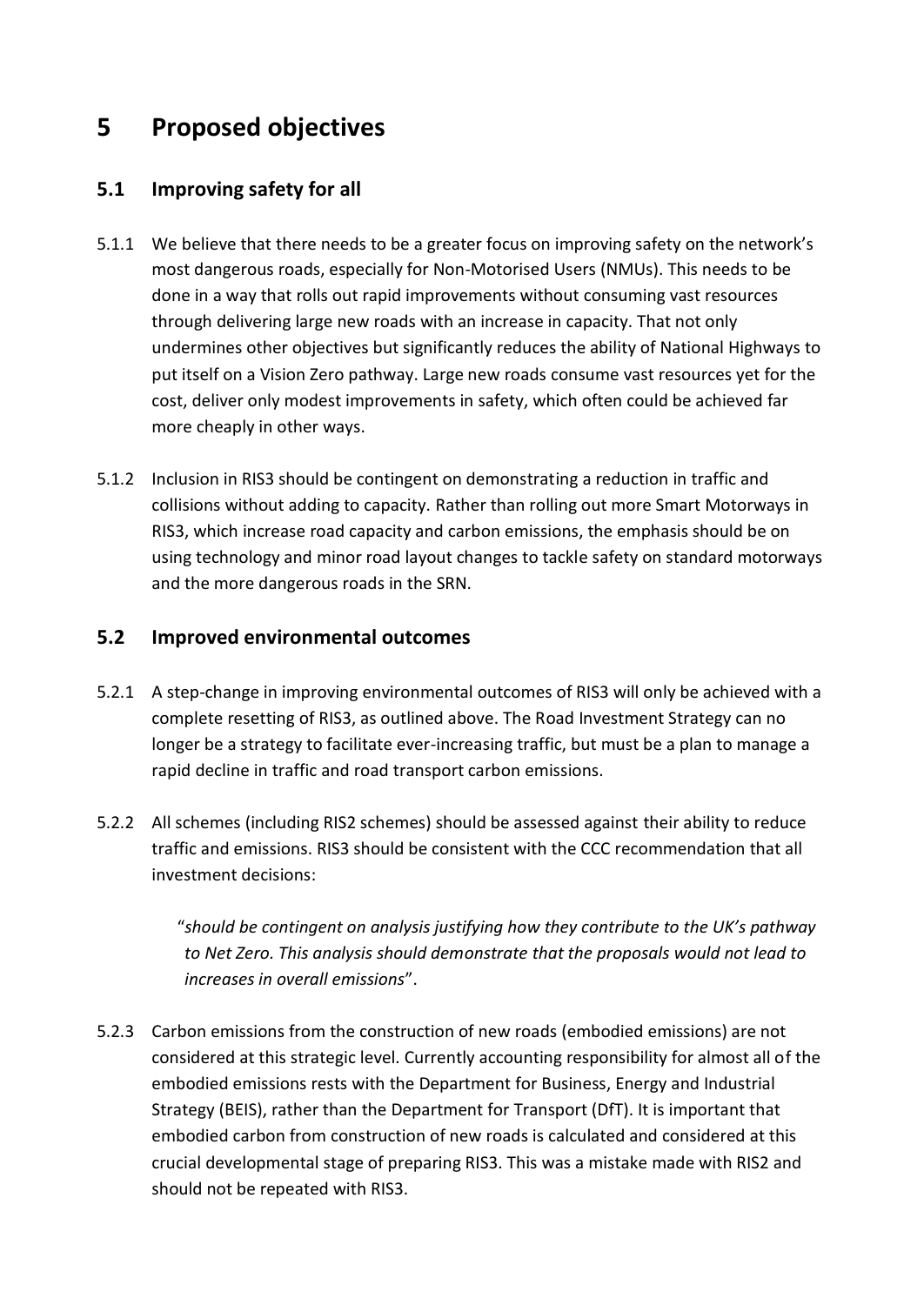- 5.2.4 The ambition in the policy paper and within National Highways' Net Zero strategy to have 'near zero' construction practices should not simply be a displacement exercise, leading to elaborate offsetting schemes whilst continuing with business as usual. National Highways must be transparent and honest about schemes' carbon impacts in the critical fourth and fifth carbon budgets up to 2032.
- 5.2.5 The Environmental Fund part of the Designated Funds should be much larger than the tiny proportion in RIS2 (£345m out of £27.4bn, or 1.3%). We propose it should be at least 10% of RIS3. These funds should be used to mitigate the harm done by the existing SRN, for instance:
	- Reducing community severance through creating safer crossings, especially for non-motorised users
	- Reducing air pollution in line with the new WHO guideline levels of PM2.5s and nitrogen dioxide
	- Creating more connections between habitats and to prevent roadkill, such as through tunnels or green bridges
	- Reducing pollution from the SRN, such as polluted water run off, and make sure it is properly treated before being discharged into the environment
	- Making parallel active travel routes safe and attractive
	- Prioritising public transport where it crosses the SRN but often gets delayed in traffic from the SRN
- 5.2.6 The amount of rhetoric about the environment in RIS3 must be matched by equivalent funding.

#### **5.3 Network performance**

- 5.3.1 In principle we welcome the proposal that in some places RIS3 should intervene to improve other transport networks that can support different ways of making local journeys off the SRN where they would enable modal shift. In particular, we strongly support measures that would assist the "Government's ambition to make walking and cycling the natural choice for short journeys". However, we would not support RIS3 being used to fund local road schemes.
- 5.3.2 We strongly support RIS3 funds being used for the renewal of road surfaces, to eliminate concrete and to reduce noise pollution. This is also supported by the analysis done by Transport Focus on road users' priorities.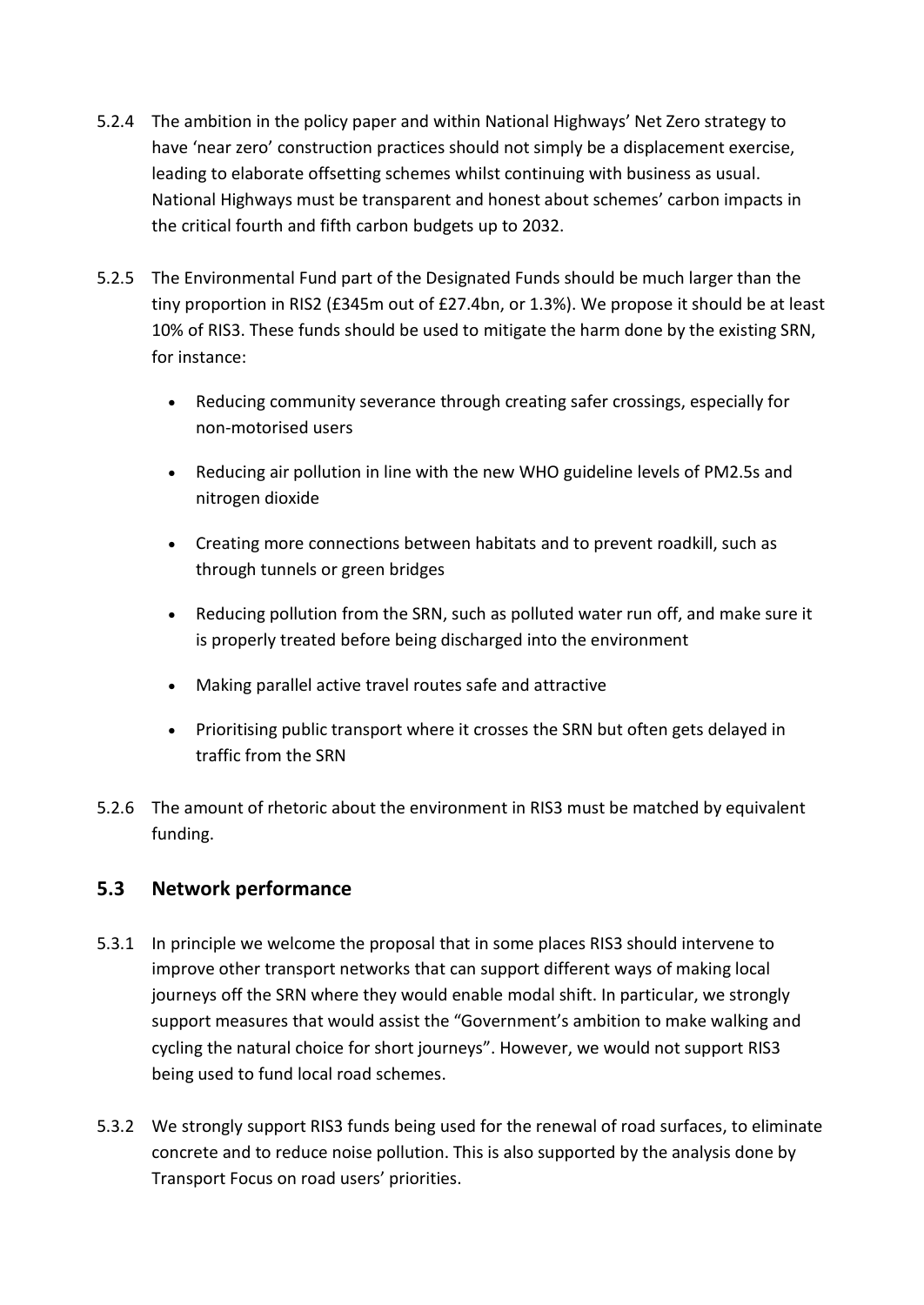#### **5.4 Growing the economy**

- 5.4.1 We recommend that DfT should consider using the RIS3 capital enhancements budget outside of the SRN, to the benefit of road users and communities. We believe one of the best uses of funds to relieve road congestion, and to benefit road users and communities, would be to invest in capital enhancements on the rail freight network. These rail freight capital enhancements are often cheaper, have better BCRs, and are more cost effective. They achieve multiple objectives of relieving road congestion, reducing carbon, air and noise pollution, and improving road safety.
- 5.4.2 The policy paper is correct to say that the causes of congestion are complex, and that there are "a number of solutions". Planning for RIS3 must not default into developing a large road building programme, as happened with RIS2 and RIS1 in an attempt to build our way out of congestion.
- 5.4.3 The DfT must also utilise the evidence from the Standing Advisory Committee for Trunk Road Assessment (SACTRA) report, Transport and the Economy<sup>12</sup> which critiqued the assertion that road building is good for the local, regional or national economy, and decoupled traffic growth from economic growth.

#### **5.5 Managing and planning the SRN for the future**

- 5.5.1 We strongly support the emphasis on maintenance and renewal of the SRN in this objective for RIS3. As stated above, RIS3 should not be a strategy to facilitate everincreasing traffic, but should be a plan that demonstrates how we rapidly decrease traffic and carbon emissions. It would be absurd to base RIS3 on predictions from the RTF from 2018, pre-pandemic and pre-net zero.
- 5.5.2 Our experience of "Project Speed" so far on the proposed A66 Northern Trans Pennine is that this has led to confused and inadequate public consultation. Rushing the consultations for large, complex and controversial schemes risks leading to further delays in the planning process. There are already considerable concerns with existing Nationally Significant Infrastructure Projects such as:
	- when the Planning Inspectorate were set to refuse the DCO application for the Lower Thames Crossing due to inadequate consultation and an inadequate application, forcing National Highways to withdraw the application,
	- Examining Authorities recommending against approval of DCO applications as at A303 Stonehenge, A303 Sparkford Ilchester and likely others not yet published

<sup>&</sup>lt;sup>12</sup> [Transport and the Economy](https://webarchive.nationalarchives.gov.uk/ukgwa/20050301192906/http:/dft.gov.uk/stellent/groups/dft_econappr/documents/pdf/dft_econappr_pdf_022512.pdf) - SACTRA, 1999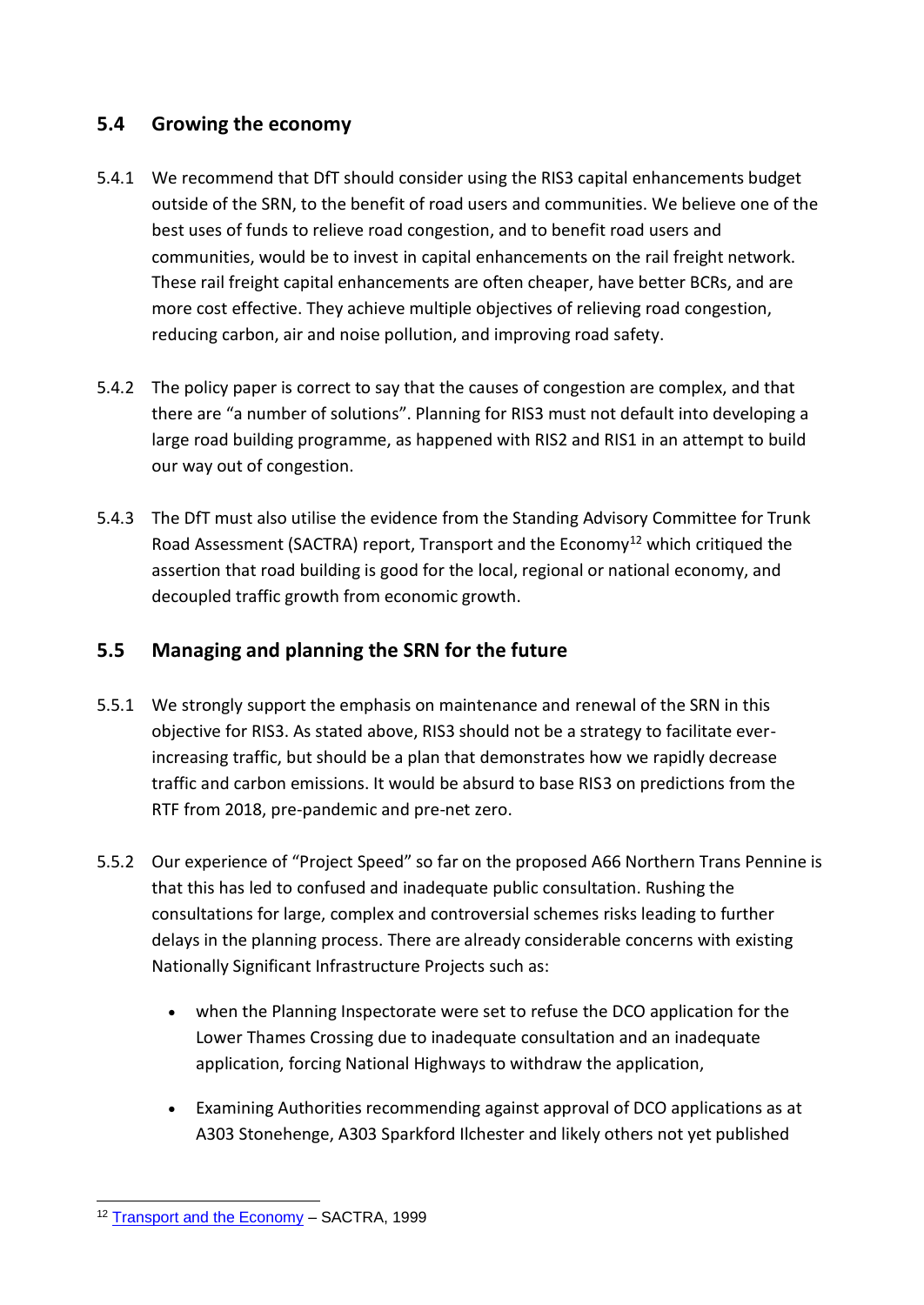- Preferred route announcements and consultations being legally challenged, as with the A27 Arundel Bypass.
- 5.5.3 All of these failures by National Highways have caused significantly more delays than may possibly have been saved by speeding the process up, unless it is the intention to remove all democratic involvement and accountability. We do not see why the public should be further disadvantaged by a system that is already heavily weighted against their involvement just to overcome the failures of applicants to consult properly and submit an adequate DCO application.

#### **5.6 A technology-enabled network**

- 5.6.1 An over reliance on technology on 'Smart' Motorways (SM) has not led to good outcomes, with the SM programme now paused whilst safety data is collected. The Transport Select Committee has identified concerns about the technology used on SMs, including stopped vehicle detection (SVD) radar technology in their report of November 2021<sup>13</sup>. The AA have also identified failings with the technology used on SMs in their evidence to the transport select committee, and called for an independent investigation into the effectiveness of  $SVD^{14}$ . As the Lower Thames Crossing (LTC) is being built to "Smart Motorway standards" with no hard shoulder, the same vehicle restrictions and standards as motorways, and the same reliance on uncertain technology, we strongly recommend that all development of the LTC is paused while the safety data on SMs is collected.
- 5.6.2 We would strongly support the use of technology to reduce vehicle speeds on the SRN, as a policy measure to reduce carbon emissions, air pollution and the severity and frequency of collisions. It would also improve reliability and reduce costs, leading to economic benefits.

# **6 Strategic Studies**

6.1 We note there is no published information about the three new strategic studies announced in RIS2 on the DfT or National Highways websites so it is difficult to comment. We strongly oppose any proposals to increase traffic growth on the M4 to Dorset Coast corridor, and wish to highlight that there is considerable opposition to routing traffic through the communities and countryside in this region. National Highways has conducted very little consultation with local communities in this region, with any contact being initiated by environmental groups. There is a strong suspicion

<sup>14</sup> Written evidence [submitted by the Automobile Association \(AA\)](https://committees.parliament.uk/writtenevidence/25885/html/) to the Transport Select Committee (RSM0111), April 2021

<sup>&</sup>lt;sup>13</sup> [Rollout and safety of smart motorways,](https://publications.parliament.uk/pa/cm5802/cmselect/cmtrans/26/report.html) Third Report of Session 2021-22 - Transport Select Committee, November 2021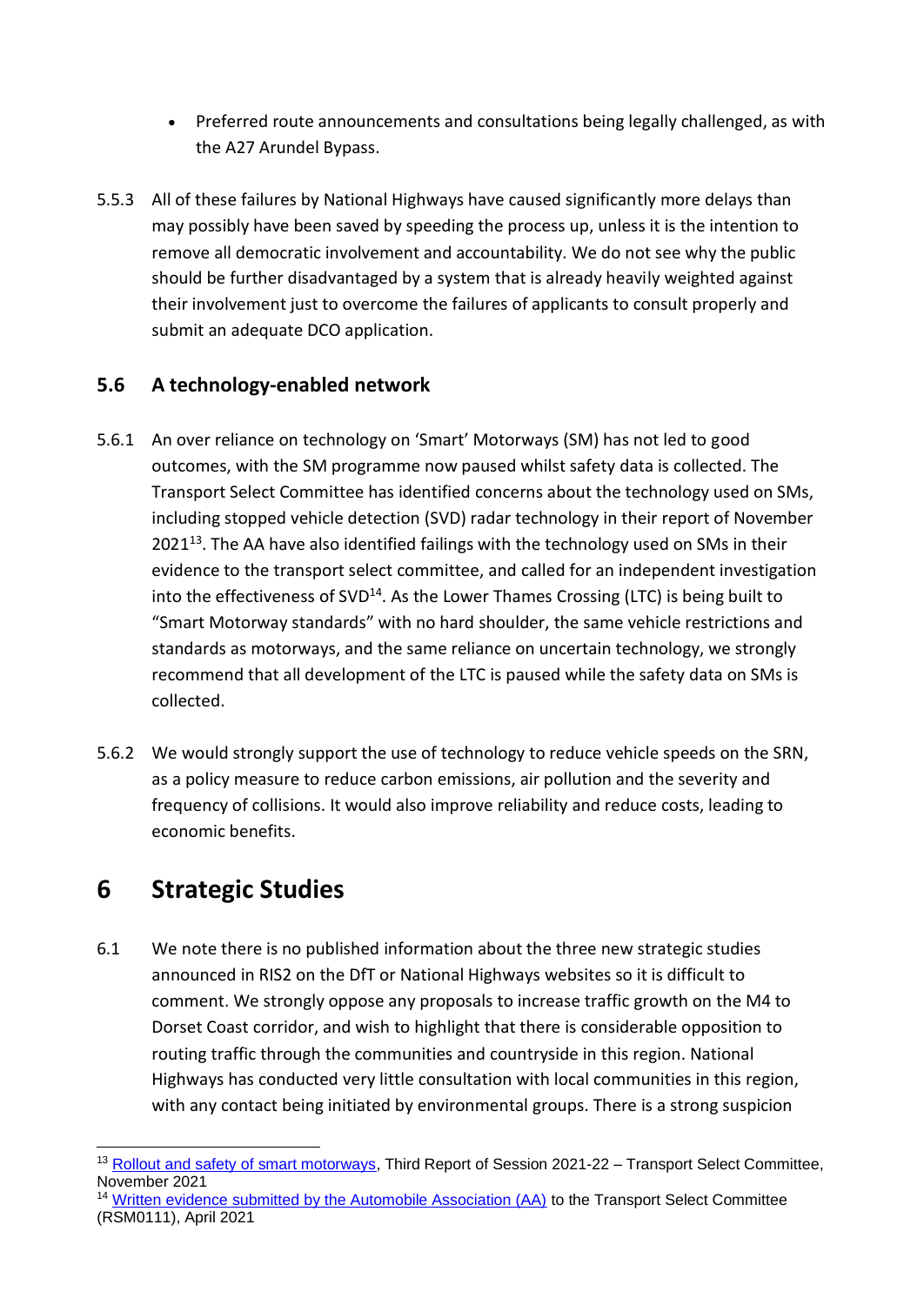that this study has only been conducted with those who support more roadbuilding. The pressure for these schemes comes from local authorities dominated by outdated thinking and grandiose ambitions with little or no consideration of the urgent need to reduce traffic and carbon emissions.

6.2 Regarding the role of the SRN in urban areas, the priority must be to address the huge negative impact of these roads on the surrounding communities. There is an urgent need to reduce air and noise pollution in line with the latest WHO guidelines for PM2.5s and nitrogen dioxide. Additionally, there needs to be more investment in sustainable transport measures within these urban areas to reduce their impact on the SRN, to improve reliability and economic performance of these key routes.

# **7 RIS3 pipeline schemes**

7.1.1 All of the 32 RIS3 pipeline schemes identified in RIS2 should have their business cases assessed with the new carbon pricing and the latest construction costs to check whether these stack up financially. Then they also need to be assessed in line with the CCC recommendation that:

> "*Decisions on investment in roads should be contingent on analysis justifying how they contribute to the UK's pathway to Net Zero. This analysis should demonstrate that the proposals would not lead to increases in overall emissions*."

7.1.2 This approach is even more important with any RIS2 schemes which are proposed to be carried over, as these proposals will most likely not have up to date costings in their business cases which consequently will be out of date and not suitable for assessment. The entire programme of road schemes which form part of RIS3, regardless of whether they have come from RIS2 or not, should be subject to SEA.

## **8 Sub-national transport bodies (STBs)**

8.1 The policy paper states that the DfT will "make full use" of the evidence put together by the STBs. Transport Action Network has contributed to the development of the transport and decarbonisation policies of the STBs. Although many of them have excellent aspirations for promoting active travel and public transport, their desire for modal shift and decarbonisation is fundamentally undermined by accompanying long wishlists of road schemes.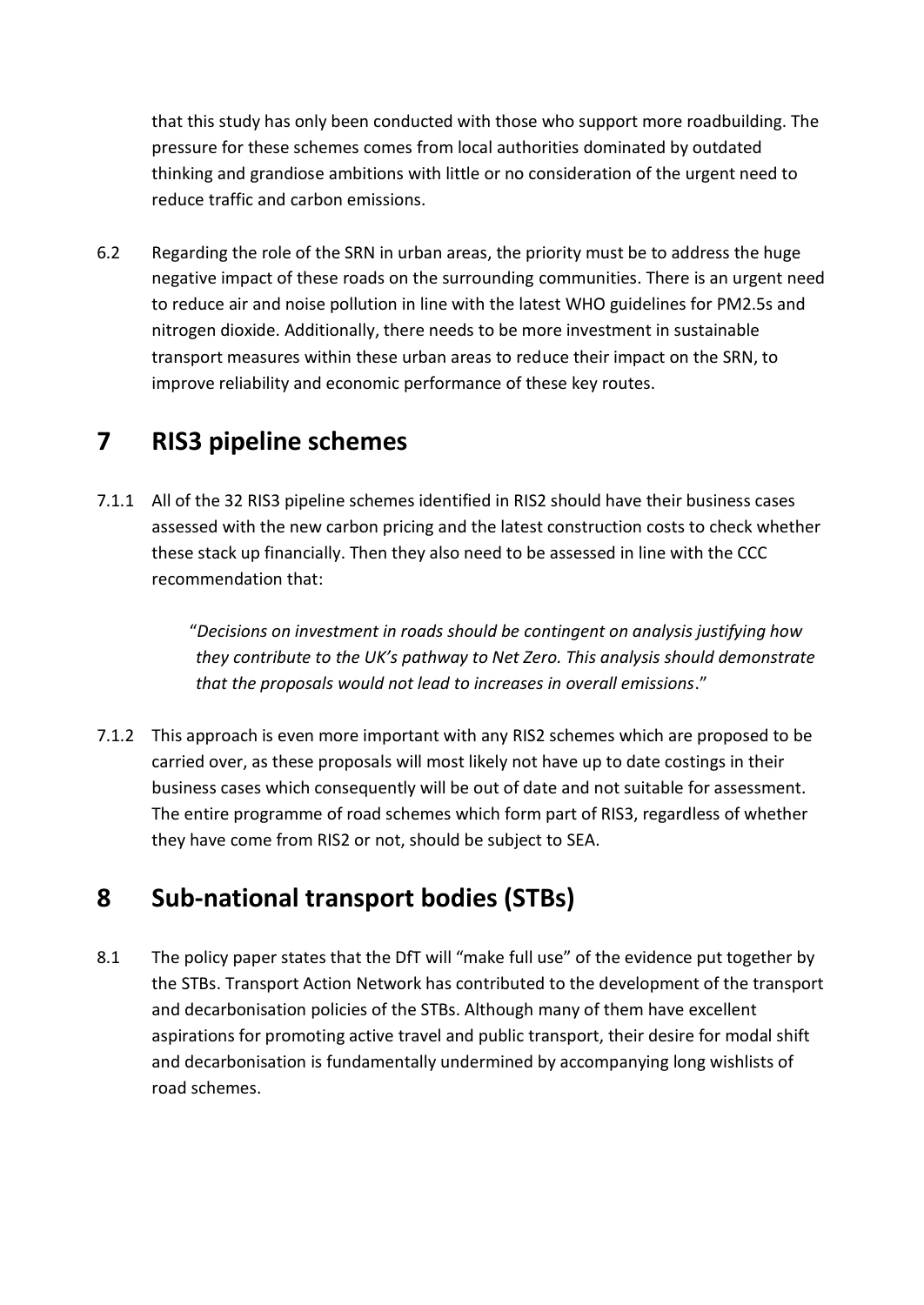## **9 Other comments**

- 9.1 We would like to see greater independent verification of the many claims made about the benefits of building new roads. We have noticed, for example, for National Highways to claim credit for new active travel infrastructure when it is either just renewing worn assets or replacing the existing asset because it has changed the road layout (for nonactive travel reasons). Neither is entirely honest and inflates the value of change National Highways is really delivering.
- 9.2 Additionally, it is questionable whether some interventions are beneficial at all. The propensity to create new crossings at grade for active travel, with and without signalised crossings, can lead to very awkward and long-winded movements for active travel users, who can often have multiple crossings to negotiate a junction. Counting new crossings in these circumstances as beneficial is highly questionable.
- 9.3 We would also like to see National Highways held to greater account for the negative impacts the SRN has on the surrounding road network. This can create pressure for better active travel infrastructure and bus priority measures to counter the negative impacts of more traffic, especially on feeder roads. There should be funding from RIS3 to address these issues.